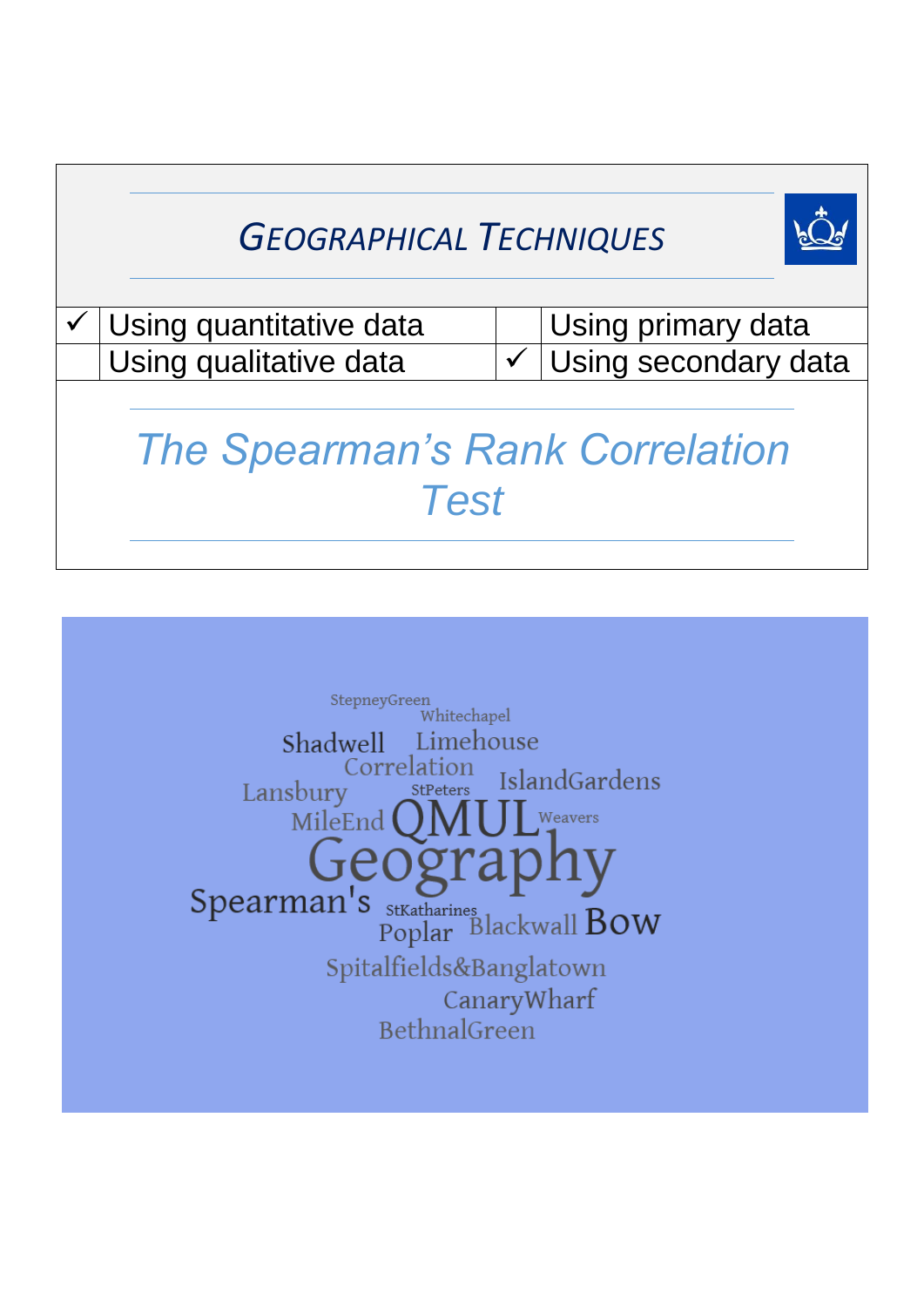### **Introduction**

The Spearman's rank correlation coefficient  $(r_s)$  is a method of testing the strength and direction (positive or negative) of the correlation (relationship or connection) between two variables.

As part of looking at *Changing Places* in human geography you could use data from the 2011 census online e.g. from [http://ukcensusdata.com](http://ukcensusdata.com/) (and paper copies from local libraries for previous censuses in 2001, 1991 and 1981) to look at the relationships between pairs of data across an area such as a London borough. You can also use the site<https://data.london.gov.uk/dataset/ward-profiles-and-atlas> which is very easy to use.

Data on gender, age, health, housing, crime, ethnicity, education and employment is easily accessed at ward level. So, if you are looking to understand and analyse a) differences between nearby places and b) how those places have changed over time, a Spearman's Rank test could be a good way of testing the strength of your sets of data. This could help you to draw conclusions in your investigation.

You could first begin by plotting your data on a scatter graph to see if there appeared to a correlation between the two sets of data. This would help you to see quickly if the relationship was a positive or negative one. You would need to do a separate Spearman's rank correlation test for each set of pairs of data and for each time period. For example

| Area of investigation                                                                                         | I could collect secondary data<br>sets on                                                                                                                                                                 | And correlate it with                                                                                                       |
|---------------------------------------------------------------------------------------------------------------|-----------------------------------------------------------------------------------------------------------------------------------------------------------------------------------------------------------|-----------------------------------------------------------------------------------------------------------------------------|
| I am interested in exploring how<br>my place has changed in terms<br>of education opportunities over<br>time* | Ofsted grades for schools<br>$\bullet$<br>Exam results at age 11 or<br>$\bullet$<br>16<br>Highest levels of<br>$\bullet$<br>qualifications<br>% of population with a<br>$\bullet$<br>degree               | Income data<br>$\bullet$<br>Index of multiple<br>$\bullet$<br>deprivation data<br>Socio economic class<br>$\bullet$<br>data |
| I am interested in exploring how<br>my place has changed in terms<br>of health outcomes over time*            | Disease rates<br>$\bullet$<br>smoking rates<br>General health data<br>$\bullet$                                                                                                                           | Life expectancy<br>$\bullet$                                                                                                |
| I am interested in exploring how<br>my area has changed in terms of<br>employment over time *                 | Levels of unemployment<br>$\bullet$                                                                                                                                                                       | Highest levels of<br>qualifications<br>% of population with a<br>$\bullet$<br>degree<br>Income data                         |
|                                                                                                               | * If you wanted to look at change from one time period to another you need to collect and compare data<br>for two time periods. You would need to do a separate Spearman's rank test for each time period |                                                                                                                             |

NB: You really need **at least 10 pairs of data** to be able to be sure that the end result is a robust or **significant** result. By using plenty of pairs of data, i.e. more than 10, you can be reasonably sure that the result you get comes from a true correlation and not just from chance. You can then be **confident** in your result.

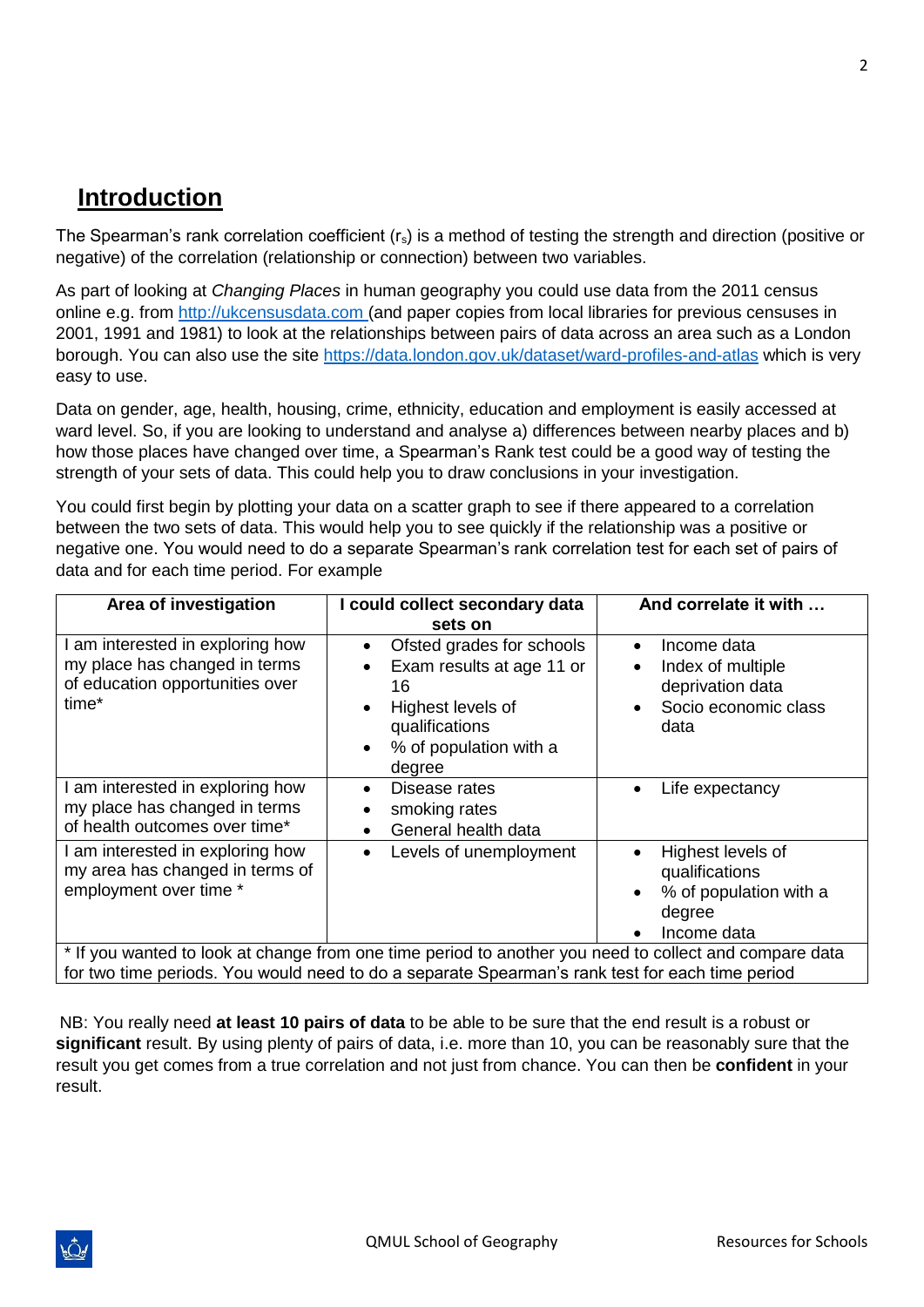## **A.Getting the data**

The borough of Tower Hamlets is divided into 19 wards. See the map below.



This means that by using data for each ward in your test you will automatically have 19 pairs of data, so that is ideal for producing a correlation in which you can have confidence.

Data from the 2011 census is available online at [http://ukcensusdata.com](http://ukcensusdata.com/) or <https://data.london.gov.uk/dataset/ward-profiles-and-atlas>

You will need to enter the name of the ward to see the full range of data available. Alternatively use the local authority website, in this case the Tower Hamlets council website, as their statisticians will have done some of the work for you pulling together the key statistics in user friendly formats called **ward profiles**. See the ward profiles at

[http://www.towerhamlets.gov.uk/lgnl/community\\_and\\_living/borough\\_statistics/borough\\_statistics.aspx.](http://www.towerhamlets.gov.uk/lgnl/community_and_living/borough_statistics/borough_statistics.aspx)

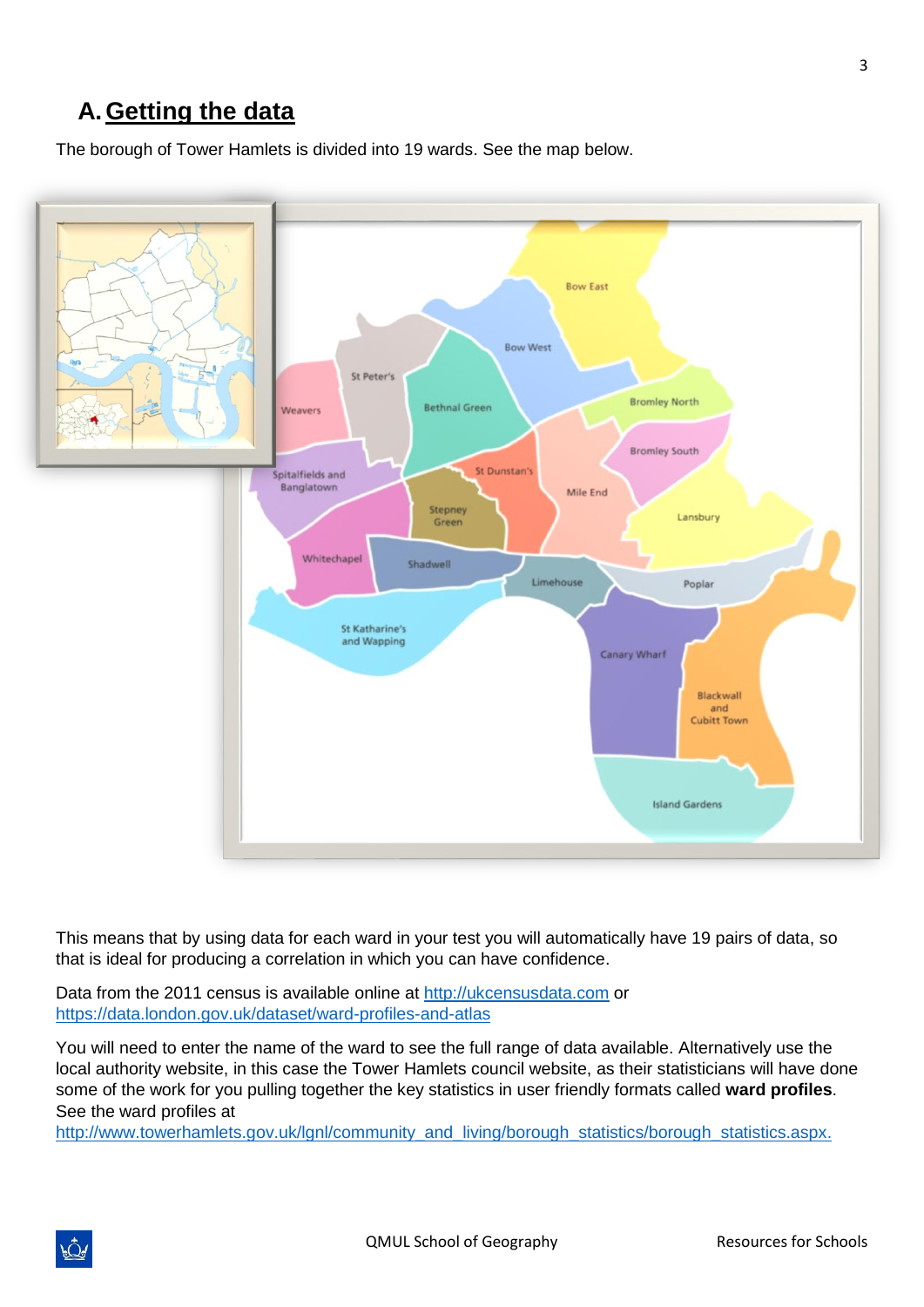## **B.Let's do a worked example together– Is there a correlation between rates of unemployment and rates of adults with no qualifications in Tower Hamlets?**

#### **Step one**

I want to explore education and employment to see if there is a relationship between them. I could start by suggesting that there will be no relationship between employment and qualifications. This will be called my **Null Hypothesis**.

To begin my r<sub>s</sub> test I collected data from the ward profiles. I collected two sets of data for each of the 19 wards. Rates of unemployment and rates of adults with no qualifications. To avoid working with decimal points I turned all the figures from /00 to /000. I did this so that I would only be dealing with whole numbers. For example 15.1% becomes 151/000

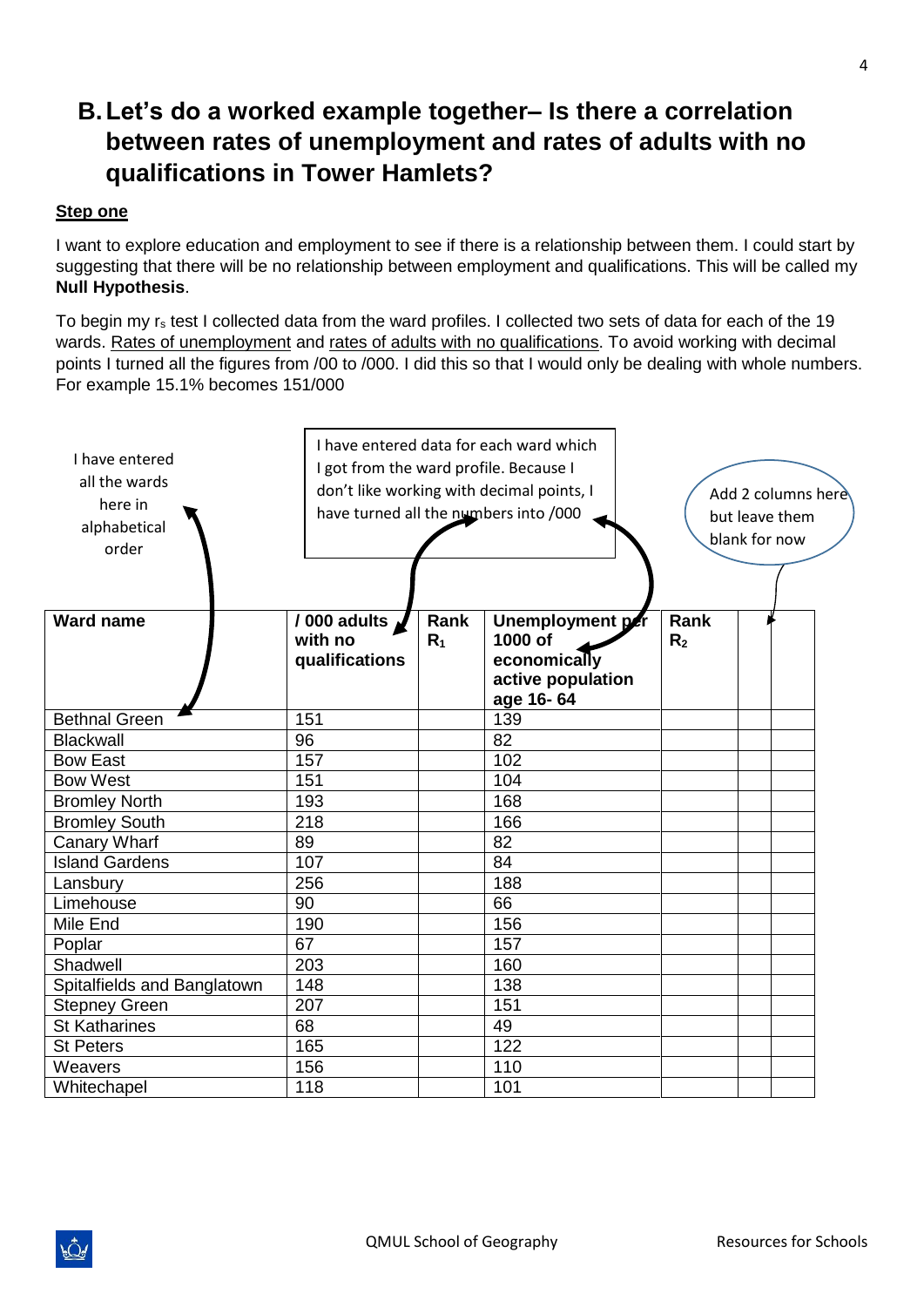#### **Step two**

I need to rank each set of data. I need to do this separately for each of the pairs of data. Look for the lowest values in a column set to start, then rank from lowest to highest for the entire column.

For the *adults with no qualifications* column below the lowest value is 67/000 for Poplar ward. This will be rank 1.

The highest value is 256/000 in **Lansbury ward** so this will be rank 19

| <b>Ward name</b>     | /000 adults<br>with no<br>qualifications | Rank<br>$R_1$ | <b>Unemployment</b><br>per 1000 of<br>economically<br>active population<br>age 16-64 | Rank<br>R <sub>2</sub> |  |
|----------------------|------------------------------------------|---------------|--------------------------------------------------------------------------------------|------------------------|--|
| <b>Bethnal Green</b> | 151                                      |               | 139                                                                                  |                        |  |
| Blackwall            | 96                                       |               | 82                                                                                   |                        |  |
| <b>Bow East</b>      | 157                                      |               | 102                                                                                  |                        |  |
| <b>Bow West</b>      | 151                                      |               | 104                                                                                  |                        |  |
| <b>Bromley North</b> | 193                                      |               | 168                                                                                  |                        |  |
| <b>Bromley South</b> | 218                                      |               | 166                                                                                  |                        |  |
| Canary Wharf         | 89                                       |               | 82                                                                                   |                        |  |
| Island Gardens       | 107                                      |               | 84                                                                                   |                        |  |
| Lansbury             | 256                                      | 19            | $\overline{168}$                                                                     |                        |  |
| <b>Limehouse</b>     | 90                                       |               | 66                                                                                   |                        |  |
| Mile End             | 190                                      |               | 156                                                                                  |                        |  |
| Poplar               | 67                                       | 1             | 157                                                                                  |                        |  |
| Shadwell             | 203                                      |               | 160                                                                                  |                        |  |
| Spitalfields and     | 148                                      |               | 138                                                                                  |                        |  |
| Banglatown           |                                          |               |                                                                                      |                        |  |
| <b>Stepney Green</b> | 207                                      |               | 151                                                                                  |                        |  |
| <b>St Katharines</b> | 68                                       |               | 49                                                                                   |                        |  |
| <b>St Peters</b>     | 165                                      |               | 122                                                                                  |                        |  |
| Weavers              | 156                                      |               | 110                                                                                  |                        |  |
| Whitechapel          | 118                                      |               | 101                                                                                  |                        |  |

Sometimes you might have **two or more values which are the same** (this is known as tied values) so how do you rank them? Well, you add together the ranked values of the positions they would cover e.g. 3<sup>rd</sup>, 4<sup>th</sup>,  $5<sup>th</sup>$  and divide by the number of values (in this case 3) and allocate each the same rank score. So  $3 + 4 + 5$ = 12. 12 divided by the 3 places they occupy is 4 so all three values are given **the same rank** of 4 on the list.

If you like using Excel you could put the data onto a spreadsheet and get Excel to rank the data for you into value order which is what I have done below here.



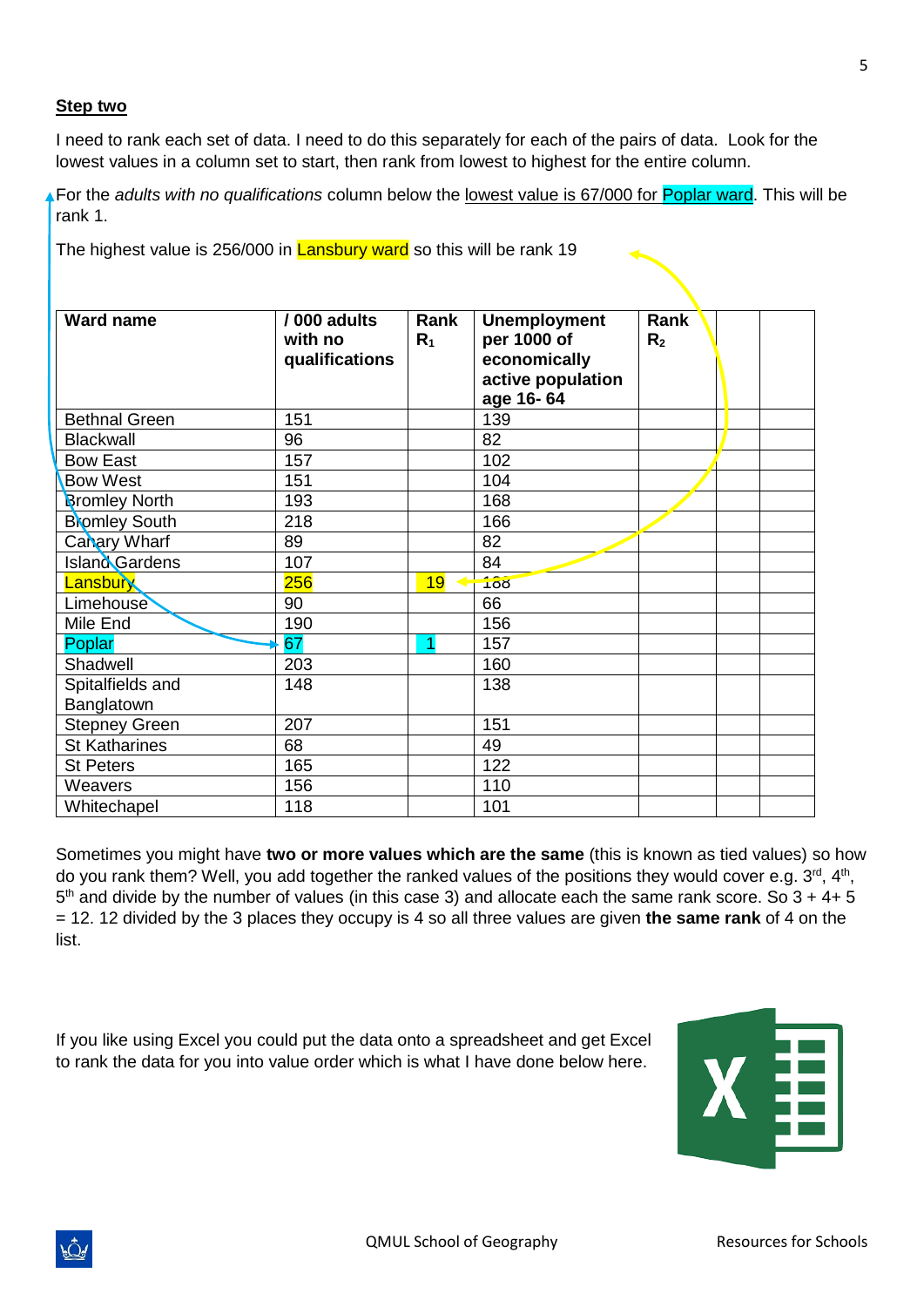| ∣X∄      | つ‐ (マ・ =<br>ы                                                                                                                                                    |                                       |                           |                                                 |                                      |  |  |
|----------|------------------------------------------------------------------------------------------------------------------------------------------------------------------|---------------------------------------|---------------------------|-------------------------------------------------|--------------------------------------|--|--|
|          | <b>HOME</b><br><b>FILE</b><br>INSERT                                                                                                                             | PAGE LAYOUT                           | FORMULAS<br>DATA          | REVIEW<br>VIEW                                  |                                      |  |  |
|          | oo Cut<br>$\mathbf{A} \mathbf{A}$<br>$\epsilon = \epsilon$ $\epsilon$<br>he Wrap Text<br>$\mathbf{r}$ 8<br>Calibri<br>General                                    |                                       |                           |                                                 |                                      |  |  |
|          | 暭 Copy ▼<br>Paste<br>B <i>I</i> U - ⊞ - <mark>☆ - A</mark> - ≡ ≡ ≡ ∈ ∈ ≡ 国 Merge & Center - 「 <del>⊆</del> - % <i>」</i><br>$^{+.0}_{.00}$<br>Format Painter<br>÷ |                                       |                           |                                                 |                                      |  |  |
|          |                                                                                                                                                                  |                                       |                           |                                                 |                                      |  |  |
|          | Clipboard<br>$\overline{\Gamma_{20}}$ .                                                                                                                          | Font                                  | $\overline{\mathbb{F}_2}$ | Alignment                                       | $\overline{\Gamma_{20}}$ .<br>Number |  |  |
| 16       | ÷<br>▼                                                                                                                                                           | fx                                    |                           |                                                 |                                      |  |  |
|          | А                                                                                                                                                                | B                                     | C                         | D                                               | E                                    |  |  |
| 1        |                                                                                                                                                                  |                                       |                           |                                                 |                                      |  |  |
| 2        | ÷                                                                                                                                                                | ÷                                     | ÷                         | ÷                                               |                                      |  |  |
| 3<br>4   | Ward name                                                                                                                                                        | /000 adults with no<br>qualifications | <b>Rank R1</b>            | Unemployment per 1000 of<br>economically active | Rank R <sub>2</sub>                  |  |  |
| 5        | <b>Bethnal Green</b>                                                                                                                                             | 151                                   | 9.5                       | 139                                             | 12                                   |  |  |
| 6        | Blackwall                                                                                                                                                        | 96                                    | 5                         | 82                                              | 3.5                                  |  |  |
| 7        | <b>Bow East</b>                                                                                                                                                  | 157                                   | 12                        | 102                                             | 7                                    |  |  |
| 8        | <b>Bow West</b>                                                                                                                                                  | 151                                   | 9.5                       | 104                                             | 8                                    |  |  |
| 9        | <b>Bromley North</b>                                                                                                                                             | 193                                   | 15                        | 168                                             | 18                                   |  |  |
| 10       | <b>Bromley South</b>                                                                                                                                             | 218                                   | 18                        | 166                                             | 17                                   |  |  |
| 11       | Canary Wharf                                                                                                                                                     | 89                                    | 3                         | 82                                              | 3.5                                  |  |  |
| 12<br>13 | <b>Island Gardens</b>                                                                                                                                            | 107                                   | 6                         | 84                                              | 5<br>19                              |  |  |
| 14       | Lansbury<br>Limehouse                                                                                                                                            | 256<br>90                             | 19<br>4                   | 188<br>66                                       | $\overline{2}$                       |  |  |
| 15       | Mile End                                                                                                                                                         | 190                                   | 14                        | 156                                             | 14                                   |  |  |
| 16       | Poplar                                                                                                                                                           | 67                                    | $\mathbf{1}$              | 157                                             | 15                                   |  |  |
| 17       | Shadwell                                                                                                                                                         | 203                                   | 16                        | 160                                             | 16                                   |  |  |
|          | 18 Spitalfields and Bangalatown                                                                                                                                  | 148                                   | 8                         | 138                                             | 11                                   |  |  |
|          | 19 St Katharines                                                                                                                                                 | 68                                    | $\overline{2}$            | 49                                              | 1                                    |  |  |
| 20       | <b>St Peters</b>                                                                                                                                                 | 165                                   | 13                        | 122                                             | 10                                   |  |  |
| 21       | <b>Stepney Green</b>                                                                                                                                             | 207                                   | 17                        | 151                                             | 13                                   |  |  |
| 22       | Weavers                                                                                                                                                          | 156                                   | 11                        | 110                                             | 9                                    |  |  |
| 23       | Whitechapel                                                                                                                                                      | 118                                   | 7                         | 101                                             | 6                                    |  |  |
| 24       | <b>TOTAL</b>                                                                                                                                                     |                                       |                           |                                                 |                                      |  |  |
| 25       |                                                                                                                                                                  |                                       |                           |                                                 |                                      |  |  |

#### **Step three**

You have two empty columns to the right hand side of your table. We are now going to use those columns. Label the first of your two columns d  $(R_1-R_2)$ '. In this column, for each pair of data, subtract the rank r<sub>2</sub> from the rank r<sub>1</sub> to give d. **d stands for difference**.

In the table below I have filled in the first three rows for d.

Note that some figures will be minus ( - ) and some will be plus (+) figures.

| <b>Ward name</b>     | /000<br>adults<br>with a<br>degree | Rank<br>$R_1$ | / 000 adults<br>with no<br>qualifications | <b>Unemployment</b><br>per 1000 of<br>economically<br>active<br>population age<br>16-64 | Rank $R_2$ | d(R)<br>$R_{2}$ | $\mathbf{d}_{2}$ |
|----------------------|------------------------------------|---------------|-------------------------------------------|-----------------------------------------------------------------------------------------|------------|-----------------|------------------|
| <b>Bethnal Green</b> | 375                                | 9.5           | 151                                       | 139                                                                                     | 12         | $-2.5$          |                  |
| <b>Blackwall</b>     | 569                                | 5             | 96                                        | 82                                                                                      | 3.5        | 1.5             |                  |
| <b>Bow East</b>      | 454                                | 12            | 157                                       | 102                                                                                     |            | 5               |                  |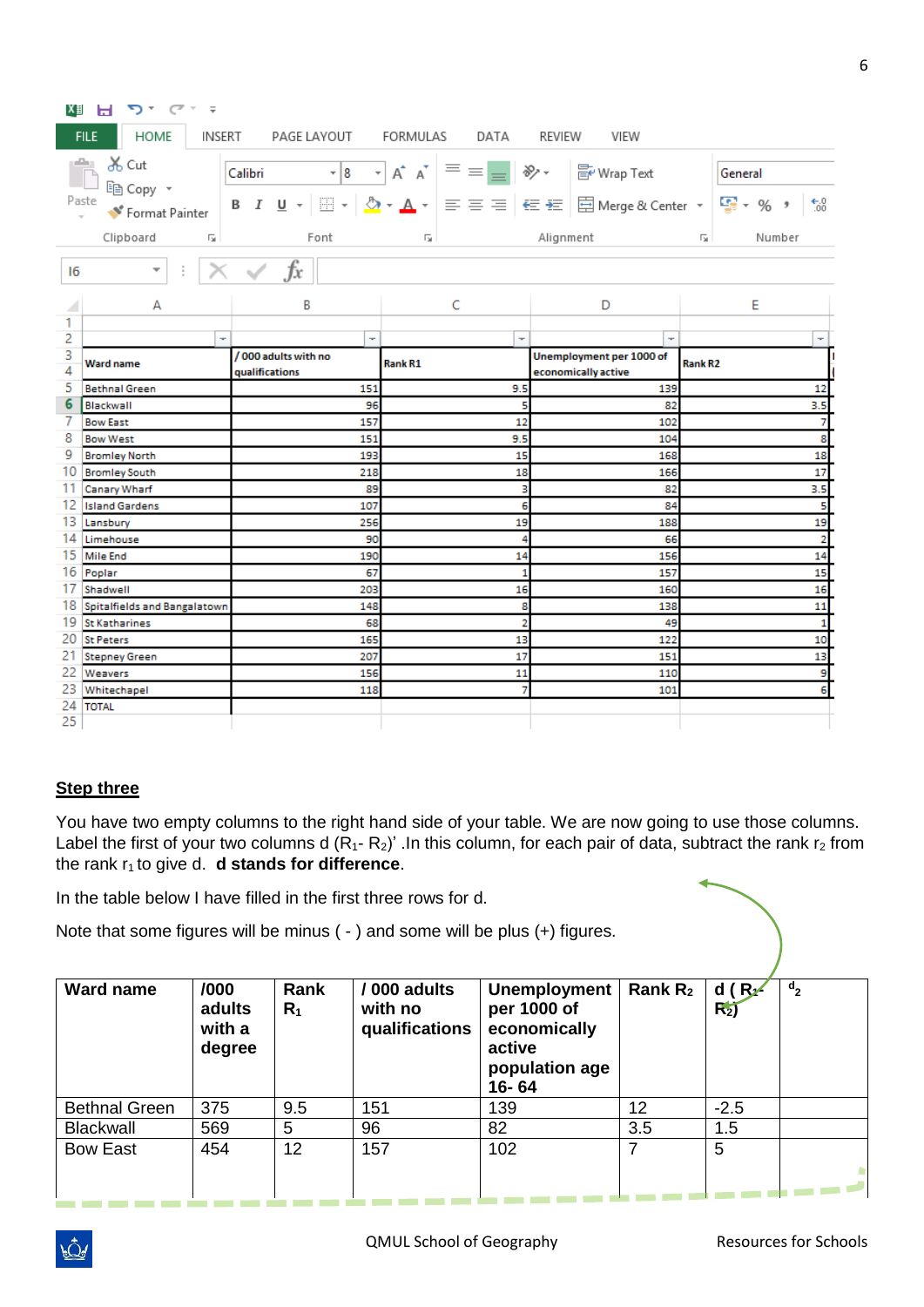#### **Step four**

We will now complete the last column in the table. Simply square the value of d (To square something is to multiply a number by itself. For example 2 squared  $(2^2)$  is 4 and 12 squared  $(12^2)$  is 144).

We do this procedure to get rid of all the negative values (a minus value multiplied by a minus value is a plus value).

| <b>Ward name</b>     | /000<br>adults<br>with a<br>degree | <b>Rank</b><br>$R_1$ | /000 adults<br>with no<br>qualifications | Unemployment<br>per 1000 of<br>economically<br>active<br>population age<br>16-64 | Rank $R_2$ | d ( $R_1$ -<br>$R_2$ | $d^2$ |
|----------------------|------------------------------------|----------------------|------------------------------------------|----------------------------------------------------------------------------------|------------|----------------------|-------|
| <b>Bethnal Green</b> | 375                                | 9.5                  | 151                                      | 139                                                                              | 12         | $-2.5$               | 6.25  |
| <b>Blackwall</b>     | 569                                | 5                    | 96                                       | 82                                                                               | 3.5        | 1.5                  | 2.25  |
| <b>Bow East</b>      | 454                                | 12                   | 157                                      | 102                                                                              |            | 5                    | 25    |

#### **Step five**

You should now have a go at completing the whole table here to make sure you understand the process before you go on to step six.

| Ward name                   | / 000 adults with<br>no qualifications | Rank R1        | Unemployment<br>per 1000 of<br>economically<br>active population<br>age 16-64 | Rank R <sub>2</sub> | d<br>$(R1-R2)$ | d <sup>2</sup> |
|-----------------------------|----------------------------------------|----------------|-------------------------------------------------------------------------------|---------------------|----------------|----------------|
| <b>Bethnal Green</b>        | 151                                    | 9.5            | 139                                                                           | 12                  | $-2.5$         | 6.25           |
| Blackwall                   | 96                                     | 5              | 82                                                                            | 3.5                 | 1.5            | 2.25           |
| <b>Bow East</b>             | 157                                    | 12             | 102                                                                           | $\overline{7}$      | 5              | 25/            |
| <b>Bow West</b>             | 151                                    | 9.5            | 104                                                                           | 8                   |                |                |
| <b>Bromley North</b>        | 193                                    | 15             | 168                                                                           | 18                  |                |                |
| <b>Bromley South</b>        | 218                                    | 18             | 166                                                                           | 17                  |                |                |
| Canary Wharf                | 89                                     | 3              | 82                                                                            | 3.5                 |                |                |
| <b>Island Gardens</b>       | 107                                    | 6              | 84                                                                            | 5                   |                |                |
| Lansbury                    | 256                                    | 19             | 188                                                                           | 19                  |                |                |
| Limehouse                   | 90                                     | 4              | 66                                                                            | $\overline{2}$      |                |                |
| Mile End                    | 190                                    | 14             | 156                                                                           | 14                  |                |                |
| Poplar                      | 67                                     | $\mathbf{1}$   | 157                                                                           | 15                  |                |                |
| Shadwell                    | 203                                    | 16             | 160                                                                           | 16                  |                |                |
| Spitalfields and Banglatown | 148                                    | 8              | 138                                                                           | 11                  |                |                |
| <b>St Katharines</b>        | 68                                     | $\overline{2}$ | 49                                                                            | $\mathbf{1}$        |                |                |
| <b>St Peters</b>            | 165                                    | 13             | 122                                                                           | 10                  |                |                |
| <b>Stepney Green</b>        | 207                                    | 17             | 151                                                                           | 13                  |                |                |
| Weavers                     | 156                                    | 11             | 110                                                                           | 9                   |                |                |
| Whitechapel                 | 118                                    | $\overline{7}$ | 101                                                                           | 6                   |                |                |
| <b>TOTAL</b><br>(5)         |                                        |                |                                                                               |                     |                |                |

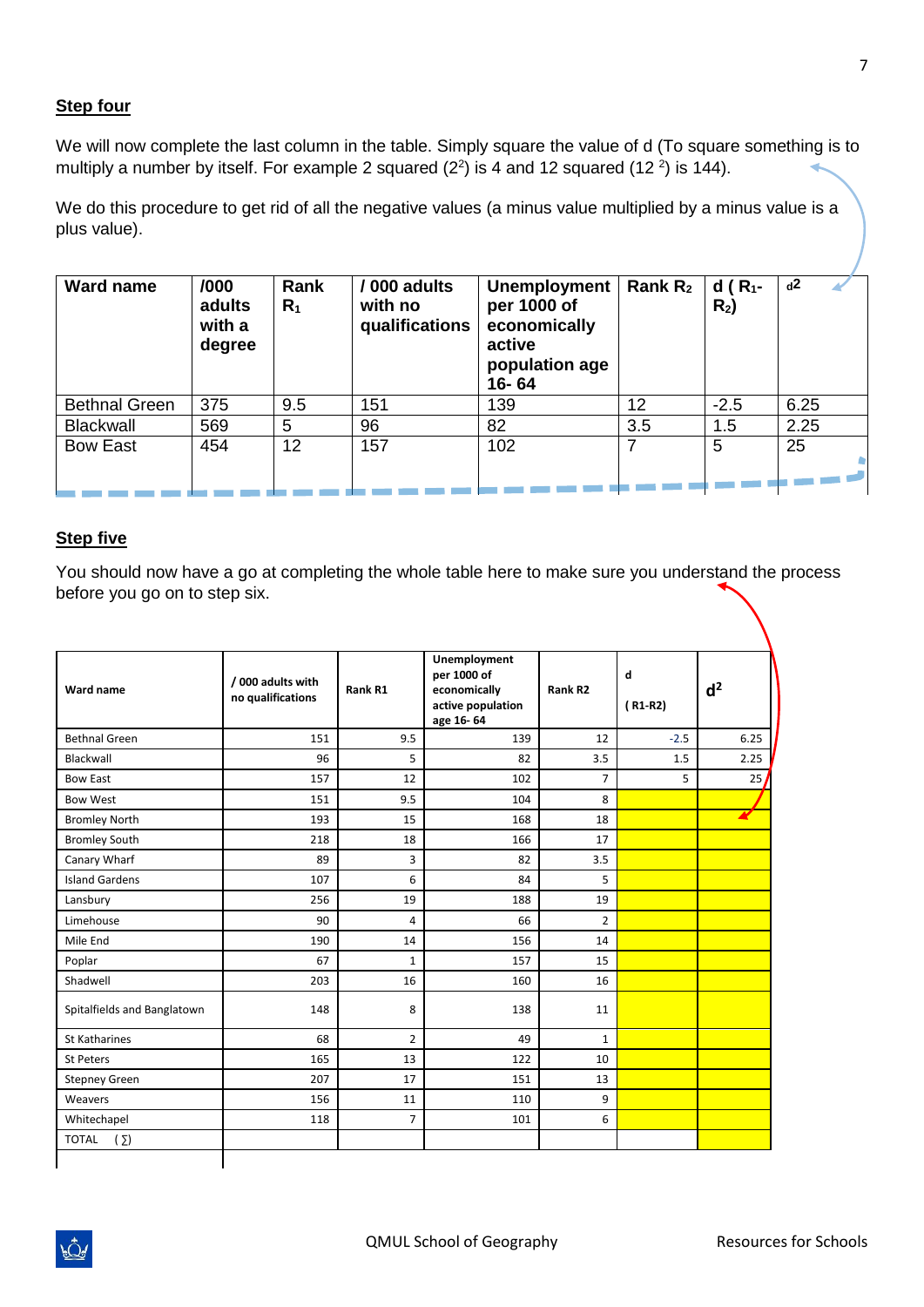#### **Step six**

This is what your table should now look like

| Ward name                   | / 000 adults with<br>no qualifications | Rank R1        | Unemployment<br>per 1000 of<br>economically<br>active population<br>age 16-64 | Rank R <sub>2</sub> | d<br>$(R1-R2)$ | d <sup>2</sup> |
|-----------------------------|----------------------------------------|----------------|-------------------------------------------------------------------------------|---------------------|----------------|----------------|
| <b>Bethnal Green</b>        | 151                                    | 9.5            | 139                                                                           | 12                  | $-2.5$         | 6.25           |
| Blackwall                   | 96                                     | 5              | 82                                                                            | 3.5                 | 1.5            | 2.25           |
| <b>Bow East</b>             | 157                                    | 12             | 102                                                                           | $\overline{7}$      | 5              | 25             |
| <b>Bow West</b>             | 151                                    | 9.5            | 104                                                                           | 8                   | 1.5            | 2.25           |
| <b>Bromley North</b>        | 193                                    | 15             | 168                                                                           | 18                  | $-3$           | 9              |
| <b>Bromley South</b>        | 218                                    | 18             | 166                                                                           | 17                  | $\mathbf{1}$   | $\mathbf{1}$   |
| Canary Wharf                | 89                                     | 3              | 82                                                                            | 3.5                 | $-0.5$         | 0.25           |
| <b>Island Gardens</b>       | 107                                    | 6              | 84                                                                            | 5                   | $\mathbf{1}$   | $\mathbf{1}$   |
| Lansbury                    | 256                                    | 19             | 188                                                                           | 19                  | 0              | $\mathbf 0$    |
| Limehouse                   | 90                                     | 4              | 66                                                                            | $\overline{2}$      | $\overline{2}$ | $\overline{4}$ |
| Mile End                    | 190                                    | 14             | 156                                                                           | 14                  | $\Omega$       | $\mathbf 0$    |
| Poplar                      | 67                                     | 1              | 157                                                                           | 15                  | $-14$          | 196            |
| Shadwell                    | 203                                    | 16             | 160                                                                           | 16                  | $\Omega$       | $\mathbf 0$    |
| Spitalfields and Banglatown | 148                                    | 8              | 138                                                                           | 11                  | $-3$           | 9              |
| St Katharines               | 68                                     | $\overline{2}$ | 49                                                                            | $\mathbf{1}$        | $-1$           | $\mathbf{1}$   |
| <b>St Peters</b>            | 165                                    | 13             | 122                                                                           | 10                  | 3              | 9              |
| <b>Stepney Green</b>        | 207                                    | 17             | 151                                                                           | 13                  | 4              | 16             |
| Weavers                     | 156                                    | 11             | 110                                                                           | 9                   | $\overline{2}$ | 4              |
| Whitechapel                 | 118                                    | $\overline{7}$ | 101                                                                           | 6                   | $\mathbf{1}$   | $\mathbf{1}$   |
| <b>TOTAL</b>                |                                        |                |                                                                               |                     |                | 287            |

Now apply the Spearman's rank equation using the figures in your table.

$$
R = 1 - \frac{6\sum d^2}{n(n^2 - n)}
$$

N= number of pairs of data

Here is how this would be worked through:

rÖ4

$$
R = 1 - \frac{6(287)}{19(19^2 - 19)} \implies R = 1 - \frac{6(287)}{19(19^2 - 19)} \implies R = 1 - \frac{6(287)}{19(19^2 - 19)}
$$
  
\n
$$
R = 1 - 0.2650 \implies R = 1 - \frac{1722}{6498} \implies R = 1 - \frac{1722}{19(342)} \implies R = 1 - \frac{1722}{19(361 - 19)}
$$
  
\n
$$
R = 0.735
$$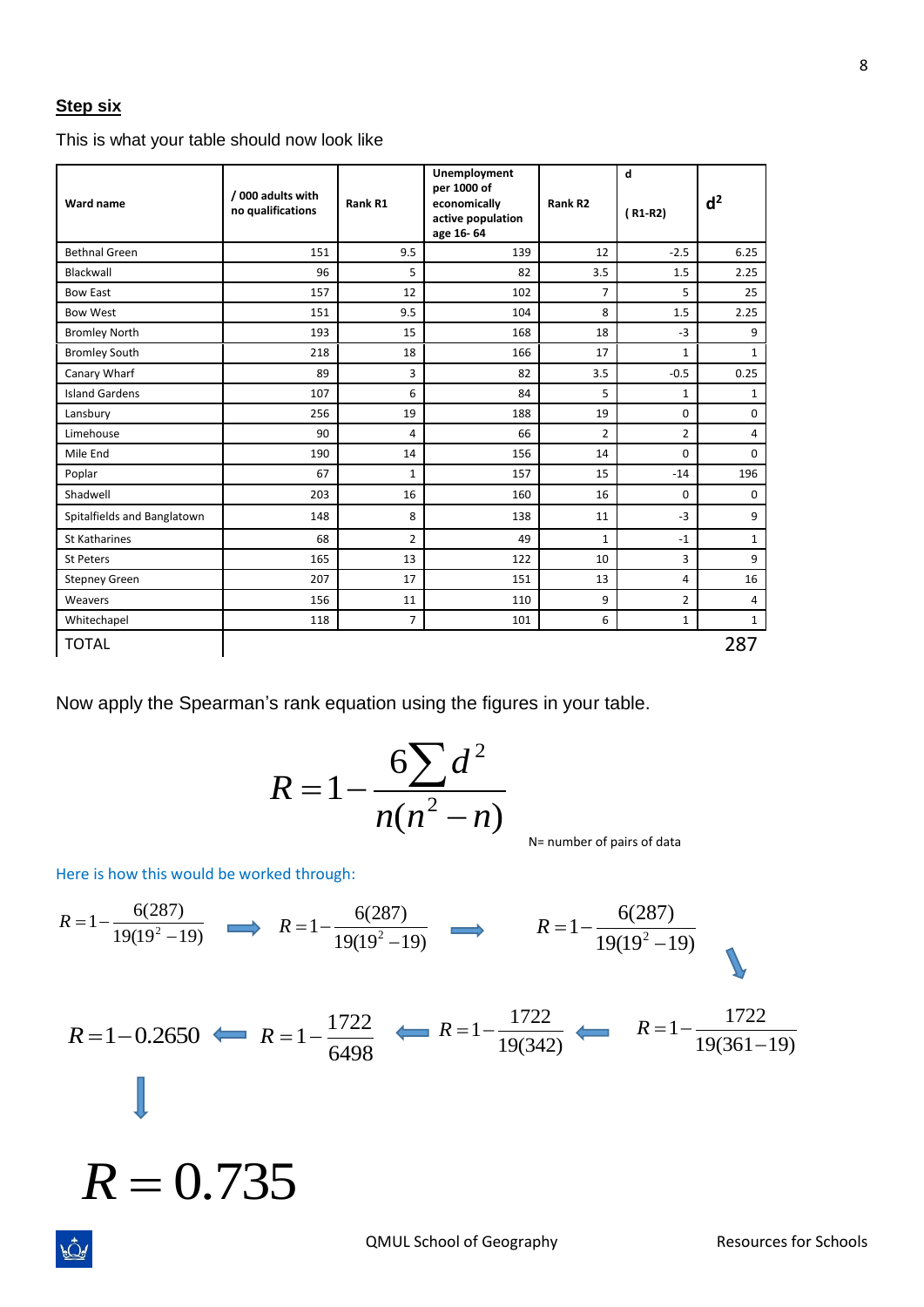#### **Step seven: Is the correlation a positive or negative one?**

The value will always come out between -1.0 and +1.0. What does this mean?

Negative correlations are those between -1 and zero. Values of less than zero, i.e. those with a **minus value** show a negative correlation. This means that, as one value rises, the other value falls. An example of negative correlations in geography might be:

| Life expectancy increases as % of<br>population smoking decreases                                                                                                                                                   |  |  |  |  |  |  |
|---------------------------------------------------------------------------------------------------------------------------------------------------------------------------------------------------------------------|--|--|--|--|--|--|
| Number of plant species in an area next to<br>a footpath decreases as amount of<br>trampling increases                                                                                                              |  |  |  |  |  |  |
| A perfect negative correlation would be -1. A figure near to zero (e.g. -0.3) would be considered<br>to be weak. As a guide we hope for figures of between -0.7 and -1 to indicate a strong negative<br>correlation |  |  |  |  |  |  |

Positive correlations are those between +1 and zero. Values of more than zero, i.e. those with a plus value, show a positive correlation. This means that as one value rises the other value rises or as one value falls the other value falls. An example of positive correlations in geography might be:

| The larger the town the greater the number of<br>retail outlets it has        |  |
|-------------------------------------------------------------------------------|--|
| The greater the % of sand in the soil the<br>greater the rate of infiltration |  |
| The lower the GDP the lower the life<br>expectancy                            |  |

In our case, for this worked example, as our R value is + 0.735 we can see that it is a **positive correlation** and that correlation is considered to be **strong.**

#### **Step eight: Can we trust our result?**

When you are using statistics you need to be very careful to check that you have a meaningful result and not one which is just down to chance.

There are two checks you should do:

- 1. Have you used more than 10 sets of data? If not your sample may not be representative.
- 2. Check to see if your final figure registers as at least good enough to be **confident** of, on the **significance table**. Look for the column shown as 95% confidence (or sometimes listed as 0.5 level or 5% ) If your result comes out as higher than the number shown for the number of data sets used then you can be confident the result is not down to random chance. 95% is a pretty high rate of confidence, so that is good enough.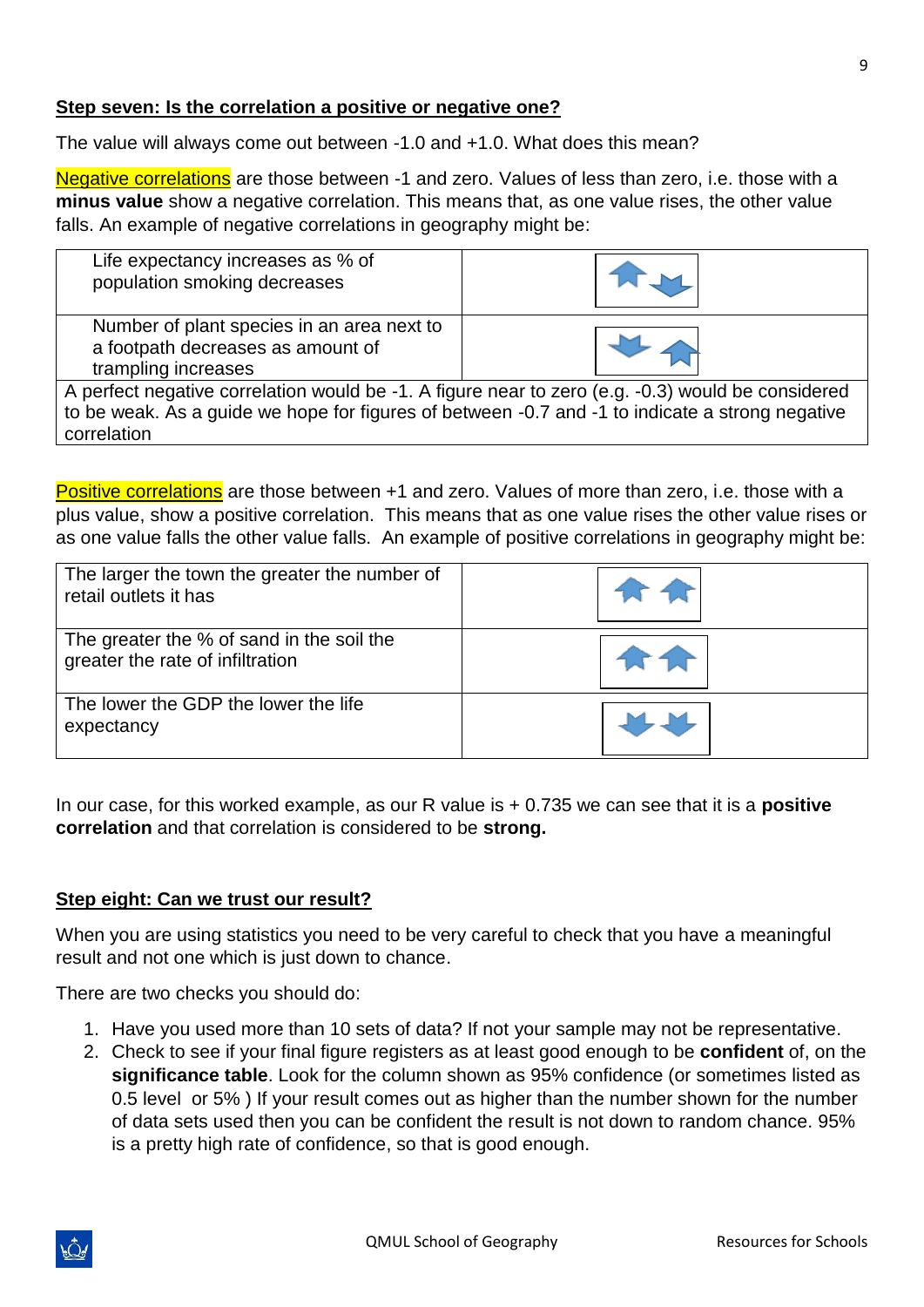Our result of 0.735 is above the figures shown for 18 sets of data at the 95% confidence level (0.475) so we can trust that this result is significant. We can be confident it is not down to chance.

| Significance level table       |                             |                                     |                            |                            |  |  |  |
|--------------------------------|-----------------------------|-------------------------------------|----------------------------|----------------------------|--|--|--|
| Number of pairs<br>of data (n) | 10% chance<br>90% confident | 5% chan <i>t</i> e<br>95% confident | 2% chance<br>98% confident | 1% chance<br>99% confident |  |  |  |
| $\vert 5 \vert$                | 0.9                         |                                     | 1                          |                            |  |  |  |
| 6                              | 0.829                       | 0.886                               | 0.943                      |                            |  |  |  |
| 17                             | 0.714                       | 0.786                               | 0.893                      | 0.929                      |  |  |  |
| 8                              | 0.643                       | 0.738                               | 0.833                      | 0.881                      |  |  |  |
| 9                              | 0.6                         | 0.683                               | 0.783                      | 0.833                      |  |  |  |
| 10                             | 0.564                       | 0.648                               | 0.746                      | 0.794                      |  |  |  |
| 12                             | 0.506                       | 0.591                               | 0.712                      | 0.777                      |  |  |  |
| 14                             | 0.456                       | 0.544                               | 0.645                      | 0.715                      |  |  |  |
| 16                             | 0.425                       | 0.506                               | 0.601                      | 0.665                      |  |  |  |
| 18                             | 0.399                       | 0.475                               | 0.564                      | 0.625                      |  |  |  |
| 20                             | 0.377                       | 0.45                                | 0.534                      | 0.591                      |  |  |  |
| 22                             | 0.359                       | 0.428                               | 0.508                      | 0.562                      |  |  |  |
| 24                             | 0.343                       | 0.409                               | 0.485                      | 0.537                      |  |  |  |
| 26                             | 0.329                       | 0.392                               | 0.465                      | 0.515                      |  |  |  |
| 28                             | 0.317                       | 0.377                               | 0.448                      | 0.496                      |  |  |  |
| 30                             | 0.306                       | 0.364                               | 0.432                      | 0.478                      |  |  |  |

There are lots of significance tables available online but this one here is courtesy of the FSC website at [http://www.field-studies-council.org.](http://www.field-studies-council.org/)

#### **Step nine: So what does our result tell us?**

Our result proves to be a strong correlation, upheld by a significance level of 95%. We have shown that in 2011 in Tower Hamlets there is a strong correlation in the borough between rates of unemployment and rates of lack of qualification. Places with high rates of adults with no qualifications have high rates of unemployment and places with low rates of lack of qualification have low rates of unemployment. However **correlation is not the same thing as cause**. Just because there is a relationship between two sets of variables **it does not mean that one thing causes the other**. The picture is likely to be more complicated. It is interesting to see that though the correlation at +0.7 counts as 'strong' it is only just over the 0.7 level so we are only just counting this as a strong correlation.

Are there **anomalies**? Which wards show the biggest difference in their rankings between the two columns and what could this tell us?

What **other indicators** of education might help us look further at the correlation between unemployment and education?

**How have things changed over time?** We used the figures for 2011. You could use the figures for 1981, for example, to see if lack of qualifications correlated with unemployment 40 years ago too.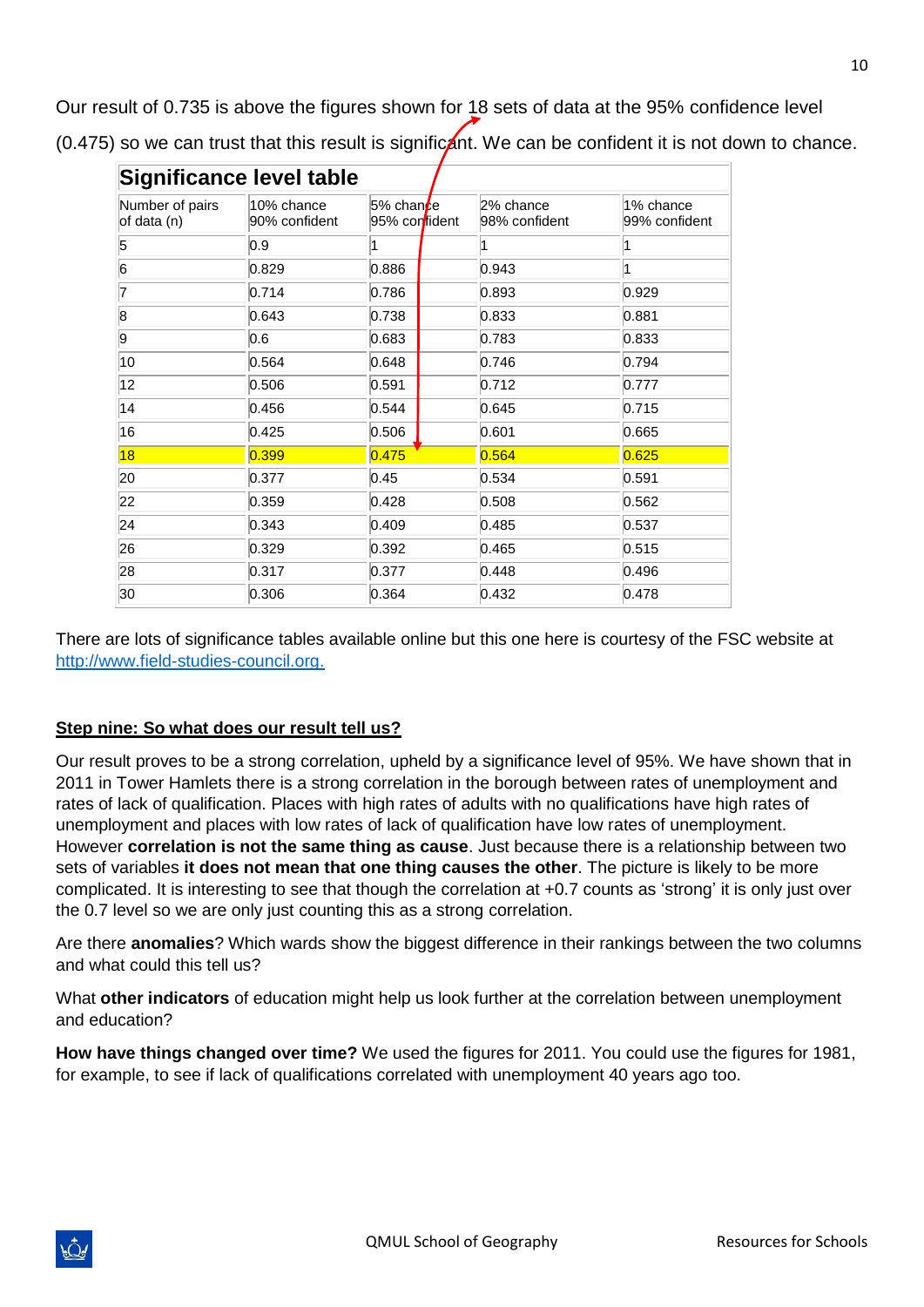# STUDENT TASK:

- a) Carry out the Spearman's Rank Coefficient test using the figures provided below.
- b) Explain what the test shows.
- c) Explain what this result, together with the worked example above, tell us about education and employment in Tower Hamlets in 2011.

| Ward name                 | /000 adults<br>with a degree | Rank R1 | <b>Unemployment per</b><br>1000 of<br>economically active<br>population age 16-<br>64 | Rank R2 | $\mathbf d$<br>$(R1-R2)$ | d <sup>2</sup> |
|---------------------------|------------------------------|---------|---------------------------------------------------------------------------------------|---------|--------------------------|----------------|
| <b>Bethnal Green</b>      | 375                          |         | 139                                                                                   |         |                          |                |
| Blackwall                 | 569                          |         | 82                                                                                    |         |                          |                |
| <b>Bow East</b>           | 454                          |         | 102                                                                                   |         |                          |                |
| <b>Bow West</b>           | 467                          |         | 104                                                                                   |         |                          |                |
| <b>Bromley North</b>      | 329                          |         | 168                                                                                   |         |                          |                |
| <b>Bromley South</b>      | 299                          |         | 166                                                                                   |         |                          |                |
| Canary Wharf              | 601                          |         | 82                                                                                    |         |                          |                |
| <b>Island Gardens</b>     | 545                          |         | 84                                                                                    |         |                          |                |
| Lansbury                  | 251                          |         | 188                                                                                   |         |                          |                |
| Limehouse                 | 614                          |         | 66                                                                                    |         |                          |                |
| Mile End                  | 499                          |         | 156                                                                                   |         |                          |                |
| Poplar                    | 322                          |         | 157                                                                                   |         |                          |                |
| Shadwell                  | 312                          |         | 160                                                                                   |         |                          |                |
| Spitalfields & Banglatown | 449                          |         | 138                                                                                   |         |                          |                |
| <b>St Katharines</b>      | 659                          |         | 49                                                                                    |         |                          |                |
| St Peters                 | 431                          |         | 122                                                                                   |         |                          |                |
| <b>Stepney Green</b>      | 313                          |         | 151                                                                                   |         |                          |                |
| Weavers                   | 469                          |         | 110                                                                                   |         |                          |                |
| Whitechapel               | 333                          |         | 101                                                                                   |         |                          |                |